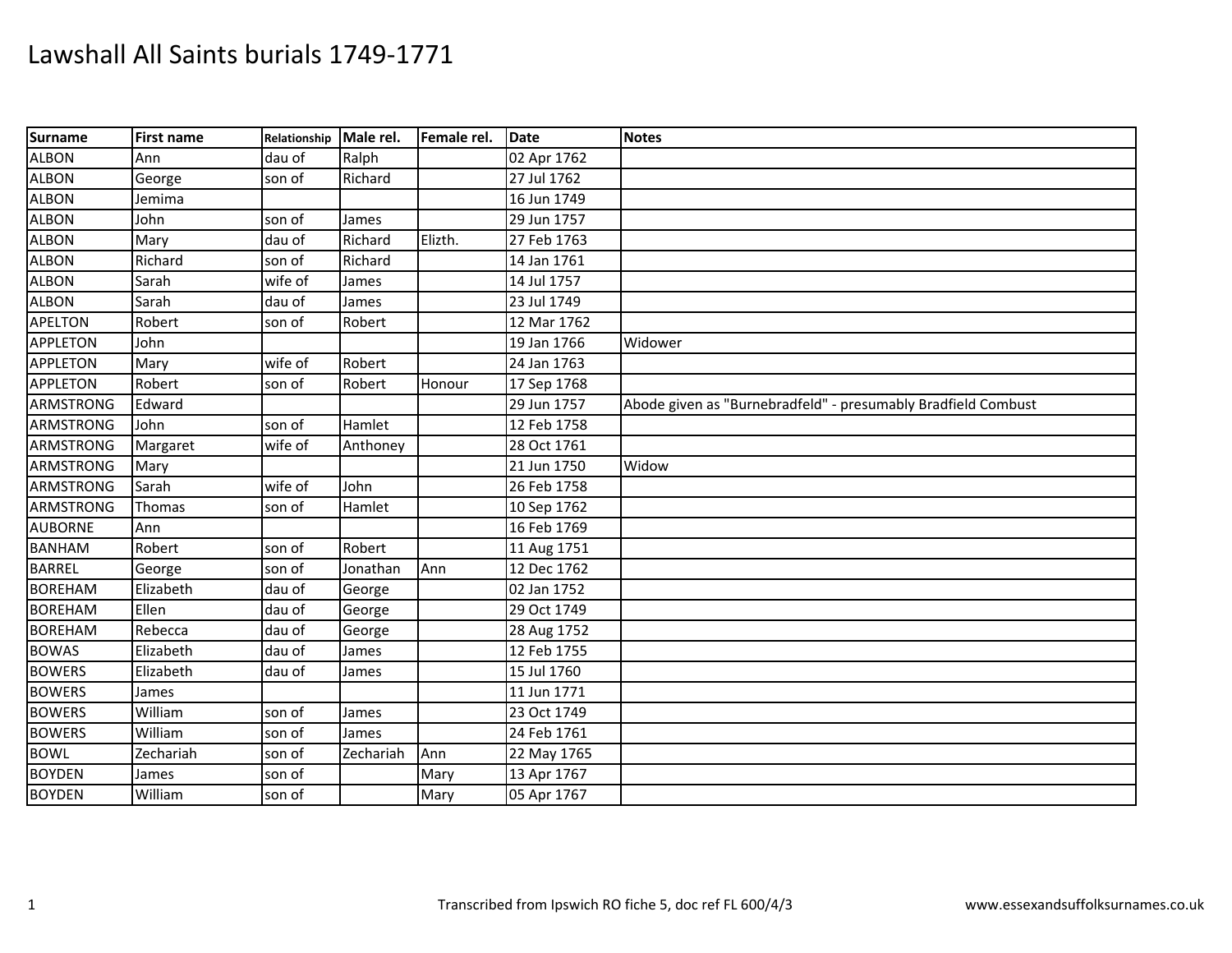| Surname         | <b>First name</b> | <b>Relationship</b> | Male rel. | Female rel. | Date           | <b>Notes</b>                          |
|-----------------|-------------------|---------------------|-----------|-------------|----------------|---------------------------------------|
| <b>BRABROOK</b> | Mary              | wife of             | Edward    |             | 10 Nov 1752    |                                       |
| <b>BREWER</b>   | Edward            |                     |           |             | 23 Feb 1769    | <b>Edward Brewer the elder</b>        |
| <b>BREWER</b>   | Robert            | son of              | Edward    | Barbara     | 11 May 1767    |                                       |
| <b>CAMPING</b>  | Catharine         | dau of              | Richard   | Elizabeth   | 02 Jan 1765    |                                       |
| <b>CAMPING</b>  | Elizabeth         |                     |           |             | 08 Feb 1763    | Widow                                 |
| <b>CAMPION</b>  | John              | son of              | John      |             | 16 Nov 1759    |                                       |
| <b>CARTER</b>   | Isaac             |                     |           |             | 17 Jun 1769    | Bachelor                              |
| <b>CAWSTON</b>  | Christian         | dau of              | Robert    |             | 14 Aug 1750    |                                       |
| <b>CAWSTON</b>  | George            |                     |           |             | 31 Jul 1765    |                                       |
| <b>CAWSTON</b>  | John              | son of              | Richard   | Martha      | 20 Apr 1765    |                                       |
| <b>CAWSTON</b>  | John              |                     |           |             | 12 Apr 1760    |                                       |
| <b>CAWSTON</b>  | Martha            | dau of              | Richard   |             | 16 Aug 1762    |                                       |
| <b>CAWSTON</b>  | Mary              | wife of             | John      |             | 10 Jan 1749/50 |                                       |
| <b>CAWSTON</b>  | Richard           | son of              | Richard   |             | 21 Aug 1762    |                                       |
| <b>CAWSTON</b>  | Robert            | son of              | John      |             | 14 Apr 1750    |                                       |
| <b>CAWSTON</b>  | Samuel            | son of              | Robert    |             | 10 Nov 1752    |                                       |
| <b>CLARKE</b>   | Benjamen          |                     |           |             | 30 Oct 1755    |                                       |
| <b>CLARKE</b>   | John              | son of              | John      | Mary        | 19 Feb 1768    |                                       |
| <b>CLARKE</b>   | Margaret          | wife of             | John      |             | 27 Jan 1768    |                                       |
| <b>CLARKE</b>   | Mary              | dau of              | John      | Mary        | 26 Sep 1766    |                                       |
| <b>CLARKE</b>   | Mary              | dau of              | William   |             | 03 Jul 1749    |                                       |
| COE             | Charles           | son of              | Charles   |             | 31 Dec 1760    |                                       |
| COE             | Charles           |                     |           |             | 01 Dec 1765    |                                       |
| COE             | Elizabeth         |                     |           |             | 21 Oct 1769    | Widow                                 |
| COE             | Oliver            |                     |           |             | 16 Feb 1769    |                                       |
| <b>COOPER</b>   | <b>Barbara</b>    | dau of              | Thos.     | Hannah      | 15 Sep 1764    | Thomas & Barbara, son and daughter of |
| <b>COOPER</b>   | <b>Barbara</b>    |                     |           |             | 03 Jan 1768    | Spinster                              |
| <b>COOPER</b>   | Hannah            | wife of             | Thomas    |             | 16 Nov 1767    |                                       |
| <b>COOPER</b>   | Sarah             | dau of              | Thomas    |             | 06 Sep 1764    |                                       |
| <b>COOPER</b>   | Thomas            | son of              | Thos.     | Hannah      | 15 Sep 1764    | Thomas & Barbara, son and daughter of |
| <b>COPSEY</b>   | Elizabeth         | wife of             | Richard   |             | 12 Jan 1758    |                                       |
| <b>COPSEY</b>   | Elizabeth         |                     |           |             | 17 Mar 1754    | Widow                                 |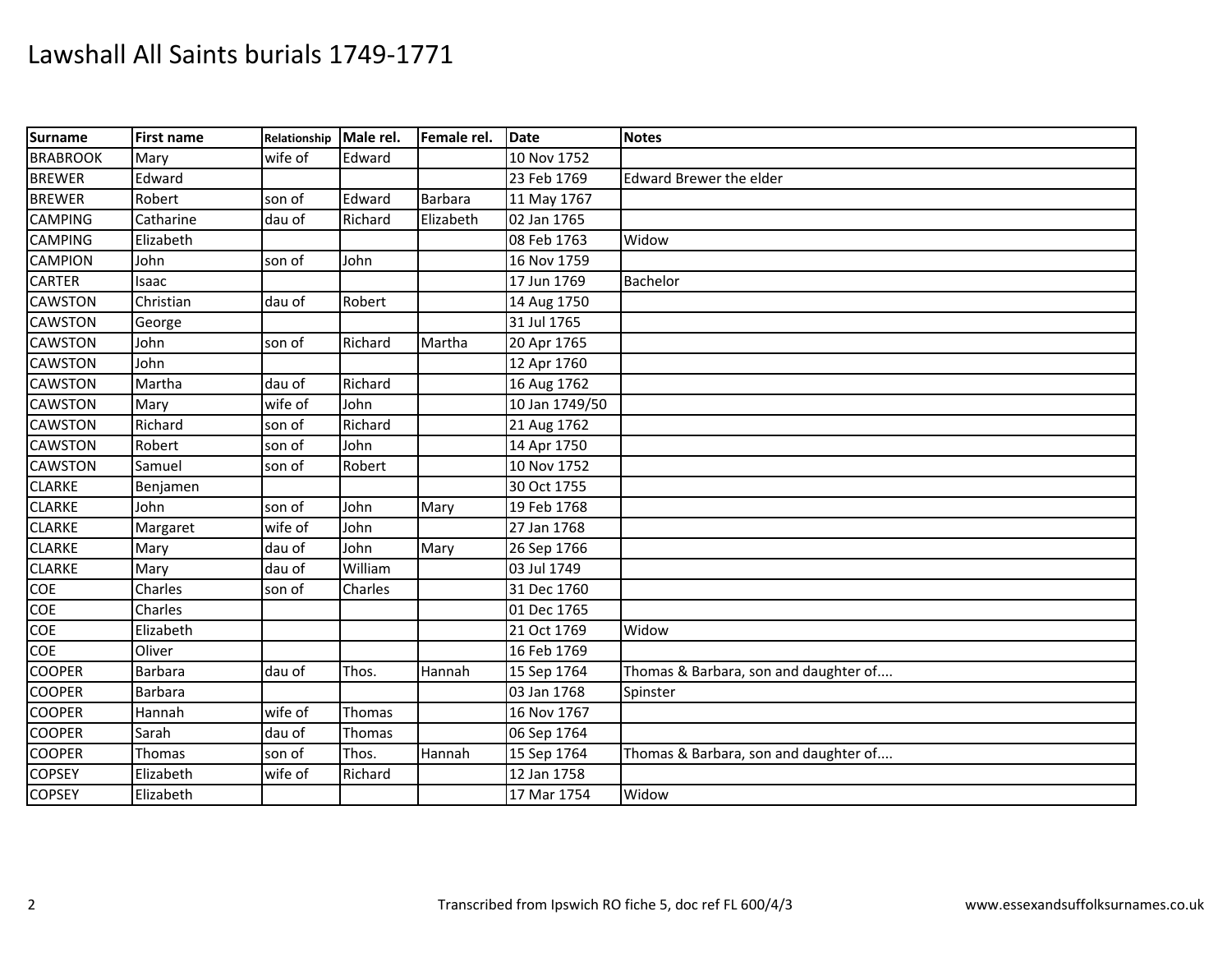| <b>Surname</b> | <b>First name</b> | Relationship | Male rel. | Female rel. | Date        | <b>Notes</b>                           |
|----------------|-------------------|--------------|-----------|-------------|-------------|----------------------------------------|
| <b>COPSEY</b>  | James             | son of       | John      |             | 01 Nov 1751 |                                        |
| <b>COPSEY</b>  | John              | son of       | John      |             | 10 Dec 1751 |                                        |
| <b>COPSEY</b>  | Richard           |              |           |             | 07 Mar 1762 |                                        |
| <b>COPSEY</b>  | Thamer            | wife of      | Richard   |             | 06 Mar 1755 |                                        |
| <b>COPSEY</b>  | Thomas            | son of       | John      |             | 29 Aug 1762 |                                        |
| <b>CRICK</b>   |                   |              |           |             | 08 Sep 1749 | The Widow Crick                        |
| <b>CRICK</b>   | Edward            |              |           |             | 17 Feb 1768 | Aged 89                                |
| <b>CRICK</b>   | John              | son of       | John      |             | 23 Aug 1752 |                                        |
| <b>CRICK</b>   | Mary              |              |           |             | 06 May 1771 | Widow, aged 86                         |
| <b>CUTCHEY</b> | Isaac             |              |           |             | 19 Oct 1760 |                                        |
| <b>CUTCHY</b>  | Mary              | wife of      | Isaac     |             | 12 Jun 1752 |                                        |
| <b>DAVIS</b>   | Mary              | wife of      | Robert    |             | 05 Apr 1762 |                                        |
| <b>DAVIS</b>   | Robart            | son of       | Robart    |             | 22 Sep 1754 |                                        |
| <b>DAVIS</b>   | Thomas            | son of       | Robert    |             | 10 Jun 1758 |                                        |
| <b>DAVIS</b>   | William           | son of       | William   | Mary        | 31 Aug 1770 |                                        |
| <b>DAY</b>     | Charles           | son of       | Robert    | Elizabeth   | 02 Jan 1770 | Abode: Coney Weston St. Peter, Suffolk |
| <b>DICKINS</b> | Elizabeth         | dau of       | Thos.     | Mary        | 17 Jul 1770 |                                        |
| <b>DUCE</b>    | Hannah            | wife of      | Daniel    |             | 03 Feb 1759 |                                        |
| <b>EDEY</b>    | Thomas            | son of       | John      |             | 28 Apr 1769 |                                        |
| <b>ELEY</b>    | Samuel            | son of       | John      |             | 18 Jun 1760 |                                        |
| <b>ELIOT</b>   | Elizabeth         | dau of       | John      |             | 01 Apr 1750 |                                        |
| <b>ELLETT</b>  | John              |              |           |             | 02 May 1767 |                                        |
| <b>ELY</b>     | Elizabeth         | dau of       | John      |             | 22 Jan 1760 |                                        |
| <b>ELY</b>     | James             | son of       | John      |             | 14 Sep 1762 |                                        |
| <b>ELY</b>     | Samuel            | son of       | John      | Mary        | 18 May 1767 | Being accidentally drowned             |
| <b>EVERED</b>  | Ann               | wife of      | Richard   |             | 18 May 1754 | Abode: Shimpling                       |
| <b>EWSON</b>   | Ann               | dau of       | Jerymiah  |             | 13 Jul 1755 |                                        |
| <b>EWSON</b>   | Elizabeth         | dau of       | Jeremiah  |             | 09 Jul 1762 |                                        |
| <b>EWSTON</b>  | Jeremiah          | son of       | Jeremiah  |             | 24 Jun 1751 |                                        |
| <b>FARNLEY</b> | Elizabeth         | wife of      | James     |             | 30 Apr 1764 |                                        |
| <b>FARRIN</b>  | Susan             | wife of      | Nathan    |             | 01 Jun 1762 |                                        |
| <b>FARROW</b>  | Mary              | wife of      | Roger     |             | 24 Nov 1749 |                                        |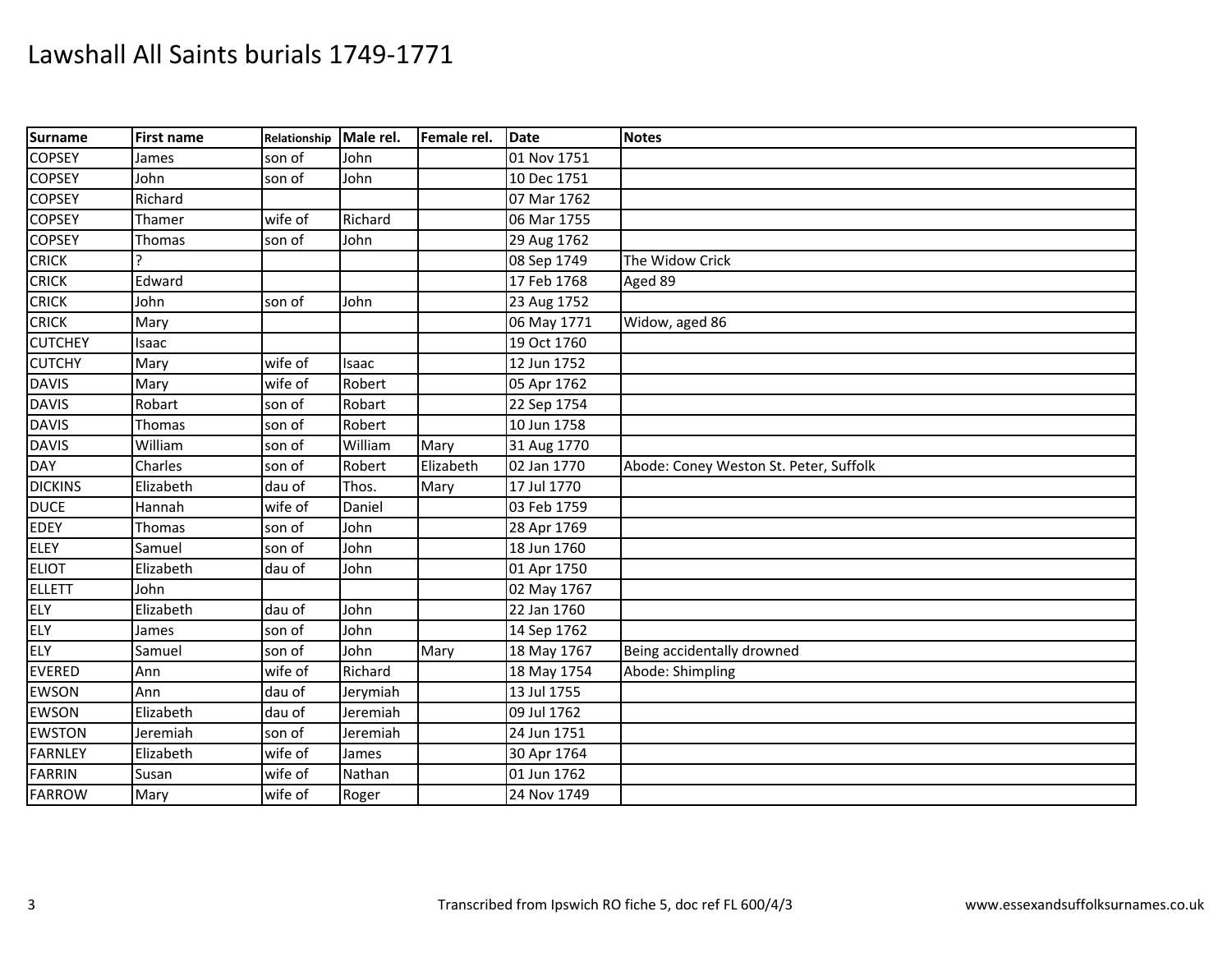| Surname          | First name | Relationship Male rel. |         | Female rel. | <b>Date</b>    | <b>Notes</b>            |
|------------------|------------|------------------------|---------|-------------|----------------|-------------------------|
| <b>FARROW</b>    | Roger      |                        |         |             | 08 Jul 1755    |                         |
| <b>FILER</b>     | John       |                        |         |             | 18 Nov 1753    |                         |
| <b>FINCH</b>     | Catharine  | dau of                 | Thomas  |             | 27 Feb 1757    |                         |
| <b>FIRMON</b>    | Stephen    |                        |         |             | 12 Apr 1760    |                         |
| <b>FISHER</b>    | Sarah      |                        |         |             | 08 Mar 1750/51 | Widow                   |
| <b>FITCH</b>     | Anna       |                        |         |             | 23 Jun 1766    | <b>Widow of Hartest</b> |
| <b>FITCH</b>     | John       |                        |         |             | 06 Aug 1759    | Abode: Ratlesden        |
| <b>FITCH</b>     | Mary       | wife of                | Samuel  |             | 08 Dec 1751    |                         |
| <b>FITCH</b>     | Robert     | son of                 | John    |             | 05 Apr 1754    |                         |
| <b>FITCH</b>     | William    |                        |         |             | 01 Apr 1754    | Abode: Hartest          |
| <b>FLOWER</b>    | Ann        | dau of                 | Thomas  | Ann         | 18 Feb 1770    |                         |
| <b>FLOWER</b>    | Frances    | wife of                | Philip  |             | 25 Apr 1768    |                         |
| <b>FLOWER</b>    | Mary       | dau of                 | Philip  | Frances     | 11 Dec 1766    |                         |
| <b>FLOWER</b>    | Philip     | son of                 | Philip  |             | 18 Feb 1759    |                         |
| <b>FLOWER</b>    | Robert     | son of                 | Philip  |             | 13 Jul 1768    |                         |
| <b>FROST</b>     | Ann        | wife of                | James   |             | 06 Sep 1763    |                         |
| <b>GAME</b>      | Sarah      | dau of                 | John    |             | 14 Jul 1759    |                         |
| GODDERSON        | Mary       |                        |         |             | 23 Apr 1771    | Widow                   |
| <b>GOLDSMITH</b> | Sarah      | dau of                 | Thomas  | Mary        | 29 Sep 1768    |                         |
| <b>GOODEY</b>    | Mary       |                        |         |             | 04 Feb 1770    | Widow                   |
| <b>GOODY</b>     | Abraham    |                        |         |             | 08 Nov 1759    |                         |
| <b>GOODY</b>     | Samuel     | son of                 | Abraham |             | 06 Mar 1755    |                         |
| <b>GOYMER</b>    | Edmund     |                        |         |             | 30 Nov 1769    |                         |
| <b>GRIFFIN</b>   | Martha     |                        |         |             | 18 Apr 1763    | Widow                   |
| <b>HALLOWAY</b>  | Elizabeth  | wife of                | William |             | 06 Aug 1763    |                         |
| <b>HARROLD</b>   | Elizabeth  |                        |         |             | 10 Jun 1750    | Widow                   |
| <b>HARROLD</b>   | Samuel     |                        |         |             | 02 Sep 1749    |                         |
| <b>HARVEY</b>    | Mary       |                        |         |             | 23 Dec 1761    |                         |
| <b>HAWARD</b>    | Thomas     | son of                 | Andrew  |             | 31 Aug 1755    |                         |
| <b>HAYWARD</b>   | Ann        | dau of                 | Robert  |             | 25 Jun 1760    |                         |
| <b>HAYWARD</b>   | George     |                        |         |             | 08 Oct 1754    |                         |
| <b>HAYWARD</b>   | Honour     |                        |         |             | 05 Mar 1765    | Widow                   |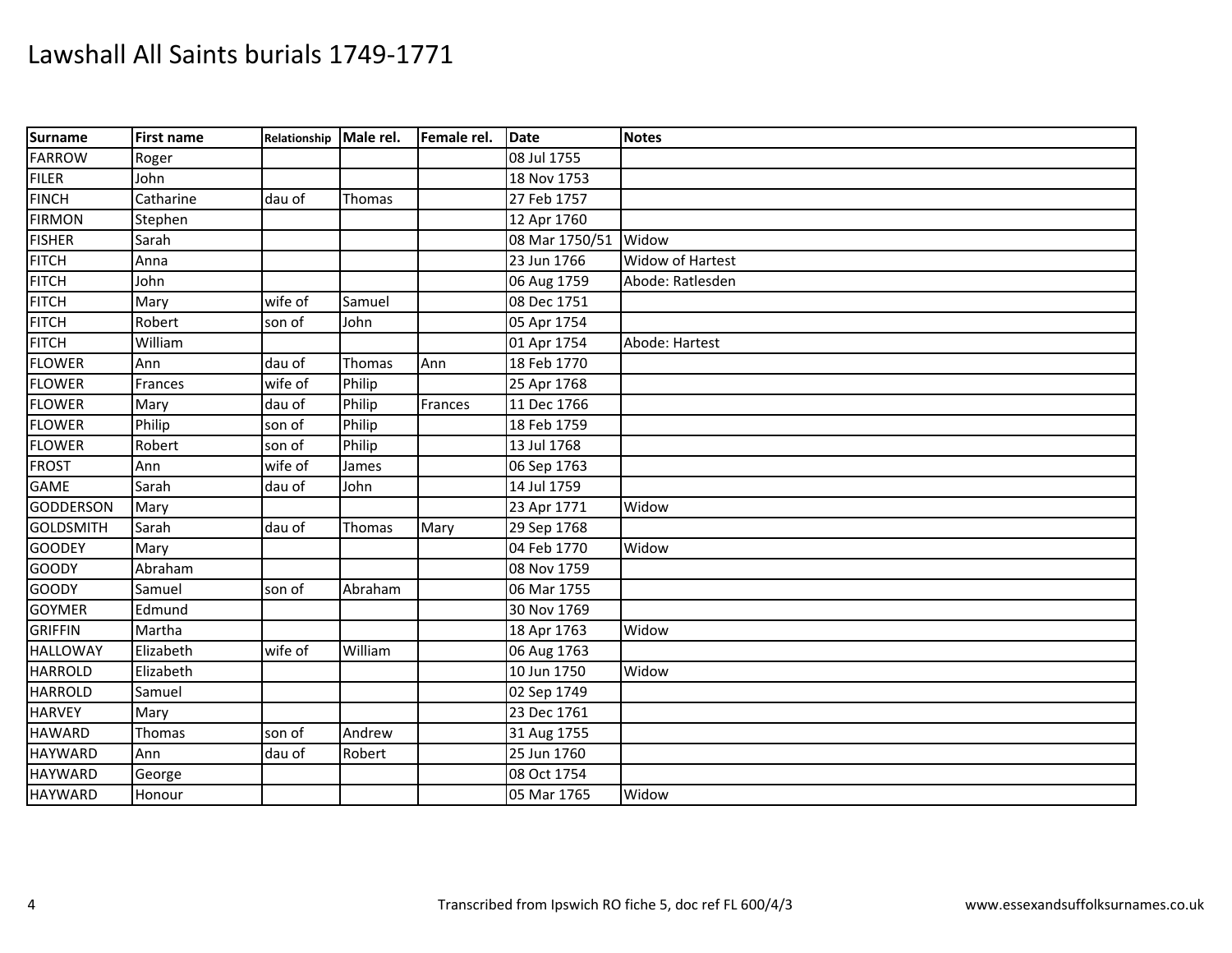| Surname        | <b>First name</b> | Relationship Male rel. |         | Female rel. | Date        | <b>Notes</b>          |
|----------------|-------------------|------------------------|---------|-------------|-------------|-----------------------|
| <b>HAYWARD</b> | John              | son of                 | Andrew  |             | 07 Dec 1760 |                       |
| <b>HAYWARD</b> | John              | son of                 | Andrew  |             | 10 Oct 1749 |                       |
| <b>HAYWARD</b> | John              |                        |         |             | 25 Sep 1757 |                       |
| <b>HAYWARD</b> | Mary              | dau of                 | Andrew  | Frances     | 15 Sep 1767 |                       |
| <b>HAYWARD</b> | Mary              | dau of                 | Andrew  |             | 13 Feb 1760 |                       |
| <b>HAYWARD</b> | Mary              |                        |         |             | 21 Apr 1753 | Widow                 |
| <b>HAYWARD</b> | Matthew           |                        |         |             | 18 Jun 1762 |                       |
| <b>HAYWARD</b> | Rebekah           | dau of                 | Andrew  |             | 27 Apr 1757 |                       |
| <b>HAYWARD</b> | Robert            | son of                 | Robert  |             | 03 Aug 1757 |                       |
| <b>HAYWARD</b> | Samuel            |                        |         |             | 09 Nov 1750 |                       |
| <b>HAYWARD</b> | Sarah             |                        |         |             | 27 Jan 1768 | Widow                 |
| <b>HAYWARD</b> | Susanna           | wife of                | John    |             | 23 May 1762 |                       |
| <b>HAYWARD</b> | Thomas            |                        |         |             | 19 Jan 1766 | Bachelor (a dumb man) |
| <b>HAYWARD</b> | Thomas            |                        |         |             | 23 Jun 1771 | Widower               |
| <b>JAMES</b>   | William           | son of                 | Elisha  | Ann         | 30 Nov 1765 |                       |
| <b>JOHNSON</b> | Elizabeth Higgins | dau of                 | John    | Mary        | 11 Nov 1770 |                       |
| <b>JOHNSON</b> | John              | son of                 | John    | Mary        | 01 May 1770 |                       |
| <b>LEEKS</b>   | Thomas            |                        |         |             | 18 Oct 1766 |                       |
| LILLY          | George            |                        |         |             | 13 Sep 1763 | Widower               |
| <b>LILLY</b>   | John              |                        |         |             | 02 Feb 1768 | Bachelor              |
| LILLY          | Mary              | wife of                | George  |             | 09 Sep 1753 |                       |
| LOT            | Daniel            | son of                 | Daniel  |             | 06 Aug 1762 |                       |
| LOT            | Daniel            |                        |         |             | 09 Nov 1765 |                       |
| LOT            | Dorathy           | wife of                | Marten  |             | 11 Nov 1754 |                       |
| LOT            | Martin            |                        |         |             | 04 Apr 1762 |                       |
| <b>MALTON</b>  | Charles           | son of                 | Charles |             | 05 Apr 1754 |                       |
| <b>MALTON</b>  | Elizabeth         |                        |         |             | 16 Feb 1764 | Spinster              |
| <b>MALTON</b>  | Judith            | dau of                 | Charles |             | 03 Jun 1762 |                       |
| <b>MALTON</b>  | Mary              | wife of                | Charles |             | 05 Oct 1762 |                       |
| <b>MALTON</b>  | Richard           | son of                 | Charles |             | 26 Aug 1759 |                       |
| <b>MALTON</b>  | Robert            |                        |         |             | 26 Feb 1762 |                       |
| <b>MALTON</b>  | Susanna           | wife of                | William |             | 20 May 1751 |                       |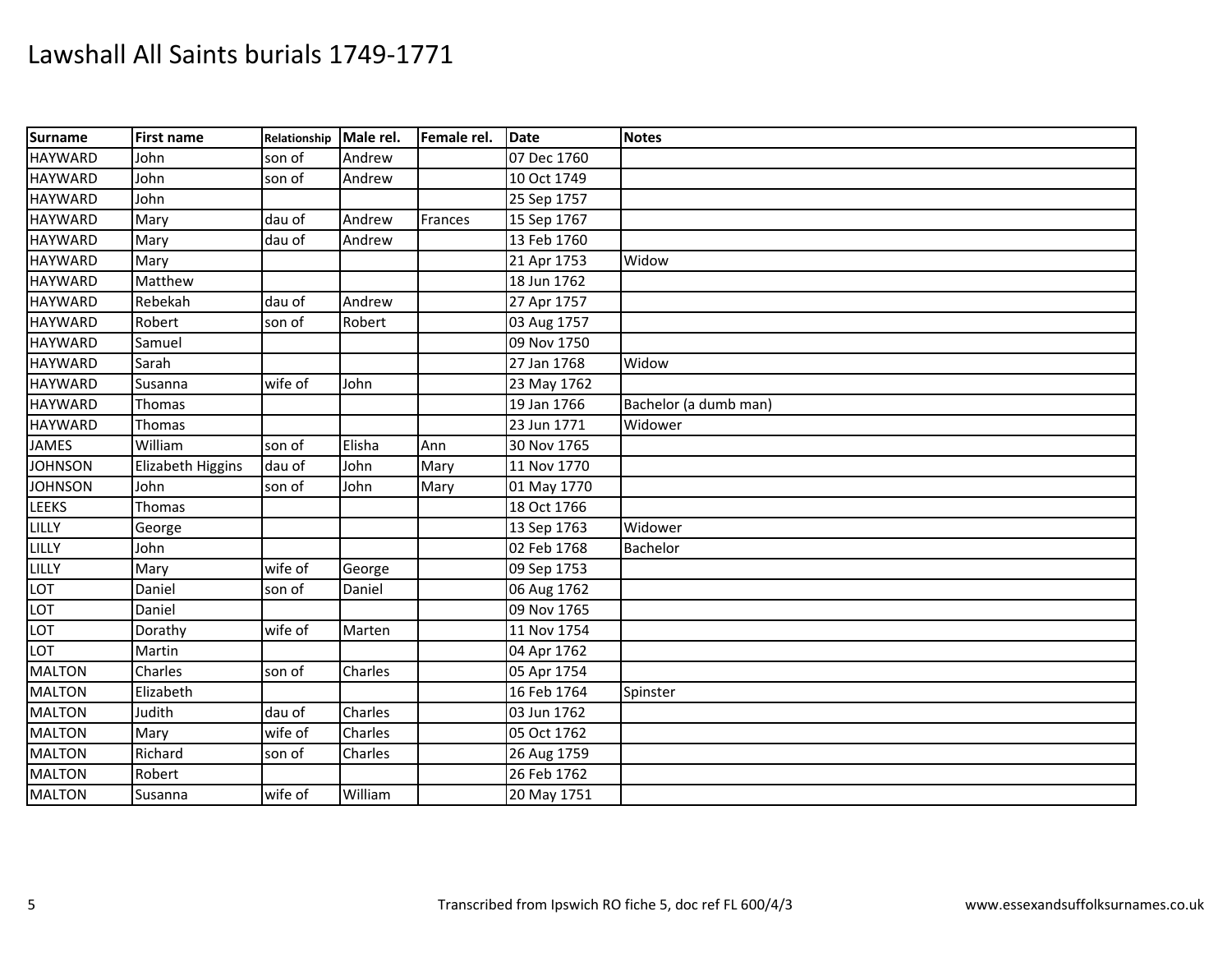| <b>Surname</b> | <b>First name</b>     | Relationship | Male rel. | Female rel. | Date           | <b>Notes</b>      |
|----------------|-----------------------|--------------|-----------|-------------|----------------|-------------------|
| <b>MARLTON</b> | Mary                  | dau of       | Edmund    | Letitia     | 24 Nov 1769    |                   |
| MIDDLEDITCH    | Elizabeth             | wife of      | Thomas    |             | 02 Oct 1766    |                   |
| MIDDLEDITCH    | Thomas                | son of       | Thomas    |             | 18 Sep 1768    |                   |
| <b>MOLTEN</b>  | William               |              |           |             | 25 Mar 1753    |                   |
| <b>MOLTON</b>  | Charles               | son of       | Charles   |             | 27 Jun 1756    |                   |
| <b>MOLTON</b>  | Frances               |              |           |             | 26 Feb 1756    |                   |
| <b>MOLTON</b>  | Judeth                | dau of       | Charles   |             | 17 Oct 1750    |                   |
| <b>MOLTON</b>  | Richard               | son of       | Charles   |             | 10 May 1758    |                   |
| <b>MORSE</b>   | Elizabeth             | wife of      | Henry     |             | 11 Jul 1765    |                   |
| <b>MOSS</b>    | Elizabeth             | dau of       | Henry     |             | 21 Jul 1759    |                   |
| <b>MURRILL</b> | <b>Richard Richer</b> |              |           |             | 14 Dec 1765    |                   |
| <b>MURRILS</b> | John                  |              |           |             | 23 Jan 1765    |                   |
| <b>MURRILS</b> | Mary                  |              |           |             | 16 Jun 1768    | Widow             |
| <b>NEWMAN</b>  | John                  |              |           |             | 11 Mar 1770    | Abode: Gedding    |
| <b>NEWMAN</b>  | Sarah                 | dau of       | Robert    | Ann         | 01 Feb 1768    |                   |
| <b>NUNN</b>    | Henry                 |              |           |             | 03 Jun 1764    | Widower           |
| <b>NUNN</b>    | John                  |              |           |             | 24 Apr 1767    |                   |
| <b>NUNN</b>    | Mary                  | wife of      | James     |             | 05 Sep 1771    |                   |
| <b>NUNN</b>    | Mary                  | wife of      | James     |             | 14 Oct 1765    |                   |
| <b>NUNN</b>    | Susanna               | dau of       | James     |             | 08 Mar 1749/50 |                   |
| <b>NUNN</b>    | Susanna               | dau of       | James     |             | 11 Feb 1756    |                   |
| <b>NUNN</b>    | Thomas                |              |           |             | 26 Dec 1756    |                   |
| <b>NUNN</b>    | William               |              |           |             | 06 Nov 1752    |                   |
| ORBEL          | Mary                  | wife of      | William   |             | 25 May 1752    |                   |
| ORBEL          | Sarah                 | wife of      | William   |             | 28 Jul 1751    |                   |
| <b>ORBELL</b>  | Sarah                 |              |           |             | 14 Apr 1769    | Spinster          |
| <b>ORBELL</b>  | William               |              |           |             | 17 Apr 1755    |                   |
| <b>OTLEY</b>   | Matthew               |              |           |             | 27 Jul 1757    |                   |
| <b>OTLEY</b>   | Susanna               | wife of      | John      |             | 23 Jul 1753    |                   |
| PAGE           | Henry                 |              |           |             | 26 May 1768    | Henry Page senior |
| PAI[MN]        | Joshua                | son of       | John      |             | 06 Nov 1759    |                   |
| <b>PAIN</b>    | Elizabeth             | dau of       | John      |             | 21 Apr 1754    |                   |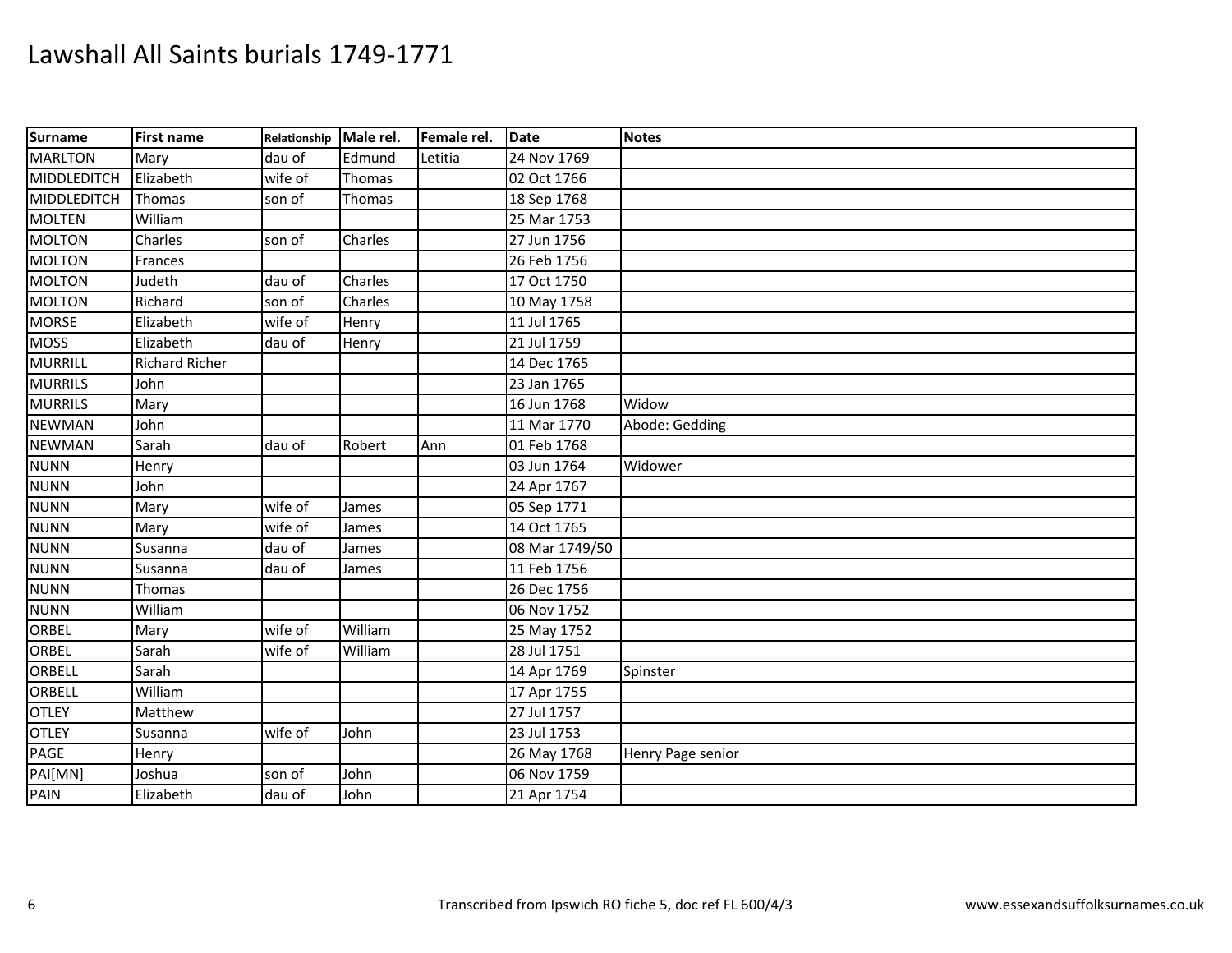| Surname          | First name | Relationship Male rel. |         | Female rel. | Date           | <b>Notes</b>         |
|------------------|------------|------------------------|---------|-------------|----------------|----------------------|
| PAIN             | Sarah      | dau of                 | John    | Sarah       | 14 Apr 1763    |                      |
| <b>PARKER</b>    | John       |                        |         |             | 17 Jan 1768    |                      |
| <b>PARKER</b>    | Mary       | wife of                | John    |             | 26 Aug 1753    |                      |
| <b>PARTRIDGE</b> | John       |                        |         |             | 05 Aug 1749    |                      |
| PARTRIDGE        | Susanna    |                        |         |             | 12 Mar 1770    | Widow of Alpheton    |
| PATTRIDGE        | Samuel     | son of                 | John    |             | 01 Sep 1749    |                      |
| <b>PAWSEY</b>    | Ann        | dau of                 | John    | Susanna     | 15 May 1765    |                      |
| <b>PAWSEY</b>    | Elizabeth  | wife of                | John    |             | 10 Jul 1765    |                      |
| <b>PAWSEY</b>    | Sarah      | dau of                 | John    |             | 19 Oct 1757    |                      |
| <b>PAWSEY</b>    | Sarah      | dau of                 | William | Elizabeth   | 12 Nov 1765    |                      |
| <b>PAWSEY</b>    | Susanna    | wife of                | John    |             | 27 May 1765    |                      |
| <b>PAWSEY</b>    | William    |                        |         |             | 14 Aug 1768    |                      |
| PAYM             | Robert     | son of                 | John    |             | 15 Jun 1760    |                      |
| <b>PAYNE</b>     | Esther     |                        |         |             | 20 Apr 1750    | Widow                |
| <b>PAYNE</b>     | James      | son of                 | John    | Sarah       | 04 Oct 1763    |                      |
| <b>PAYNE</b>     | John       |                        |         |             | 26 Apr 1749    |                      |
| PENTENEY         | Elizabeth  | wife of                | John    |             | 15 Jun 1751    |                      |
| PENTENEY         | Elizabeth  | dau of                 | John    |             | 27 Mar 1751    |                      |
| <b>PENTNEY</b>   | Robert     | son of                 | John    |             | 27 Jan 1768    |                      |
| <b>PERRY</b>     | Sarah      | wife of                | John    |             | 09 Apr 1765    |                      |
| <b>PERRY</b>     | Sarah      | dau of                 | John    |             | 21 Sep 1765    |                      |
| PLEASANTS        | Martha     | dau of                 | Morris  | Eliz.       | 28 Sep 1768    |                      |
| <b>PLECENCE</b>  | Morris     |                        |         |             | 09 Nov 1756    |                      |
| <b>POND</b>      | Sarah      | wife of                | John    |             | 16 Oct 1759    | Abode: Wyckhambrooke |
| <b>PUNG</b>      | Samuel     | son of                 |         | Ann         | 14 Dec 1760    |                      |
| <b>RANNOLDS</b>  | Barbara    |                        |         |             | 27 Nov 1759    | Widow                |
| <b>RANSOM</b>    | Isabella   | wife of                | Wm.     |             | 07 Apr 1771    | Abode: Hartest       |
| RANSOME          | James      | son of                 | Willm.  | Isabella    | 12 Jul 1769    | Abode: Hartest       |
| <b>RANSON</b>    | Ann        | dau of                 | William |             | 01 Nov 1753    |                      |
| <b>RANSON</b>    | James      | son of                 | William |             | 13 Feb 1749/50 |                      |
| <b>REEVE</b>     | Ann        | wife of                | James   |             | 28 Jun 1750    |                      |
| <b>REEVE</b>     | James      |                        |         |             | 14 Oct 1767    | Widower              |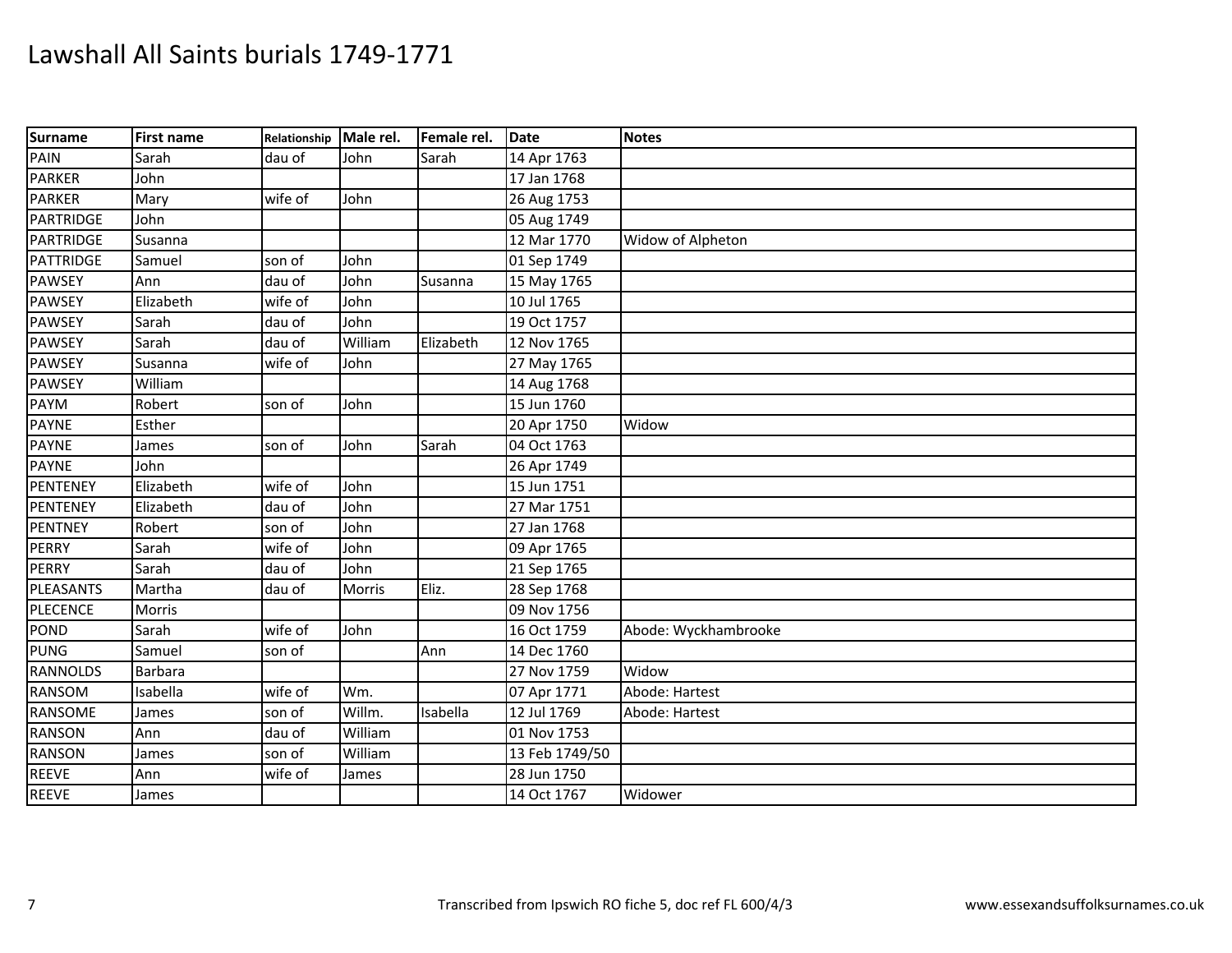| Surname         | <b>First name</b> | Relationship Male rel. |         | Female rel. | Date        | <b>Notes</b> |
|-----------------|-------------------|------------------------|---------|-------------|-------------|--------------|
| <b>REYNOLDS</b> | Robert            |                        |         |             | 31 May 1768 | Aged 88      |
| <b>ROLPH</b>    | Martha            |                        |         |             | 10 Aug 1756 | Widow        |
| <b>ROLPH</b>    | Mary              | wife of                | Richard |             | 09 May 1754 |              |
| <b>ROLPH</b>    | Robert            | son of                 | Richard |             | 15 Aug 1749 |              |
| <b>ROOKS</b>    | Abraham           | son of                 | Abraham |             | 09 Mar 1759 |              |
| <b>ROOKS</b>    | Abraham           | son of                 | Abraham |             | 24 Aug 1751 |              |
| <b>ROOKS</b>    | Abraham           | son of                 | Abraham |             | 24 Jun 1754 |              |
| <b>ROOT</b>     | Margaret          |                        |         |             | 25 Jun 1768 | Widow        |
| ROWLERSON       | Sarah             | wife of                | James   |             | 22 Feb 1767 |              |
| <b>ROWLING</b>  | William           | son of                 | William | Susanna     | 19 Mar 1767 |              |
| SANSON          | Robert            | son of                 | John    |             | 07 Feb 1762 |              |
| SARNSOME        | Sarah             | dau of                 | John    | Mary        | 24 Jul 1764 |              |
| <b>SHELLY</b>   | Elizabeth         | wife of                | William |             | 07 Nov 1751 |              |
| SHELLY          | Elizabeth         | dau of                 | Wm.     | Elizabeth   | 23 Jun 1769 |              |
| SHELLY          | Sarah             | dau of                 | William |             | 02 Feb 1757 |              |
| <b>SHELLY</b>   | William           |                        |         |             | 30 May 1758 |              |
| <b>SHELVER</b>  | Helen             |                        |         |             | 21 Nov 1769 | Widow        |
| <b>SHELVER</b>  | John              |                        |         |             | 14 Oct 1762 |              |
| <b>SILLET</b>   | Sarah             | wife of                | George  |             | 01 Aug 1771 |              |
| <b>SIMPSON</b>  | Sarah             | wife of                | Thomas  |             | 12 Jun 1766 |              |
| <b>SMITH</b>    | Ann               | wife of                | Henry   |             | 29 May 1757 |              |
| <b>SMITH</b>    | Ann               | dau of                 | Willm.  |             | 08 Jun 1757 |              |
| <b>SMITH</b>    | Edward            |                        |         |             | 19 May 1763 | Widower      |
| <b>SMITH</b>    | Elizabeth         |                        |         |             | 21 Oct 1750 | Widow        |
| <b>SMITH</b>    | George            | son of                 | George  |             | 10 Jun 1758 |              |
| <b>SMITH</b>    | George            | son of                 | George  |             | 17 Jun 1767 |              |
| <b>SMITH</b>    | Mary              | wife of                | Charles |             | 27 Aug 1770 |              |
| <b>SMITH</b>    | Mary              | wife of                | Thomas  |             | 30 Jan 1766 |              |
| <b>SMITH</b>    | Sarah             | wife of                | Edward  |             | 24 Jun 1758 |              |
| <b>SMITH</b>    | Sarah             | wife of                | George  |             | 14 Nov 1758 |              |
| <b>SMITH</b>    | Sarah             | wife of                | George  |             | 26 Sep 1764 |              |
| <b>SMITH</b>    | Thomas            |                        |         |             | 06 Mar 1769 |              |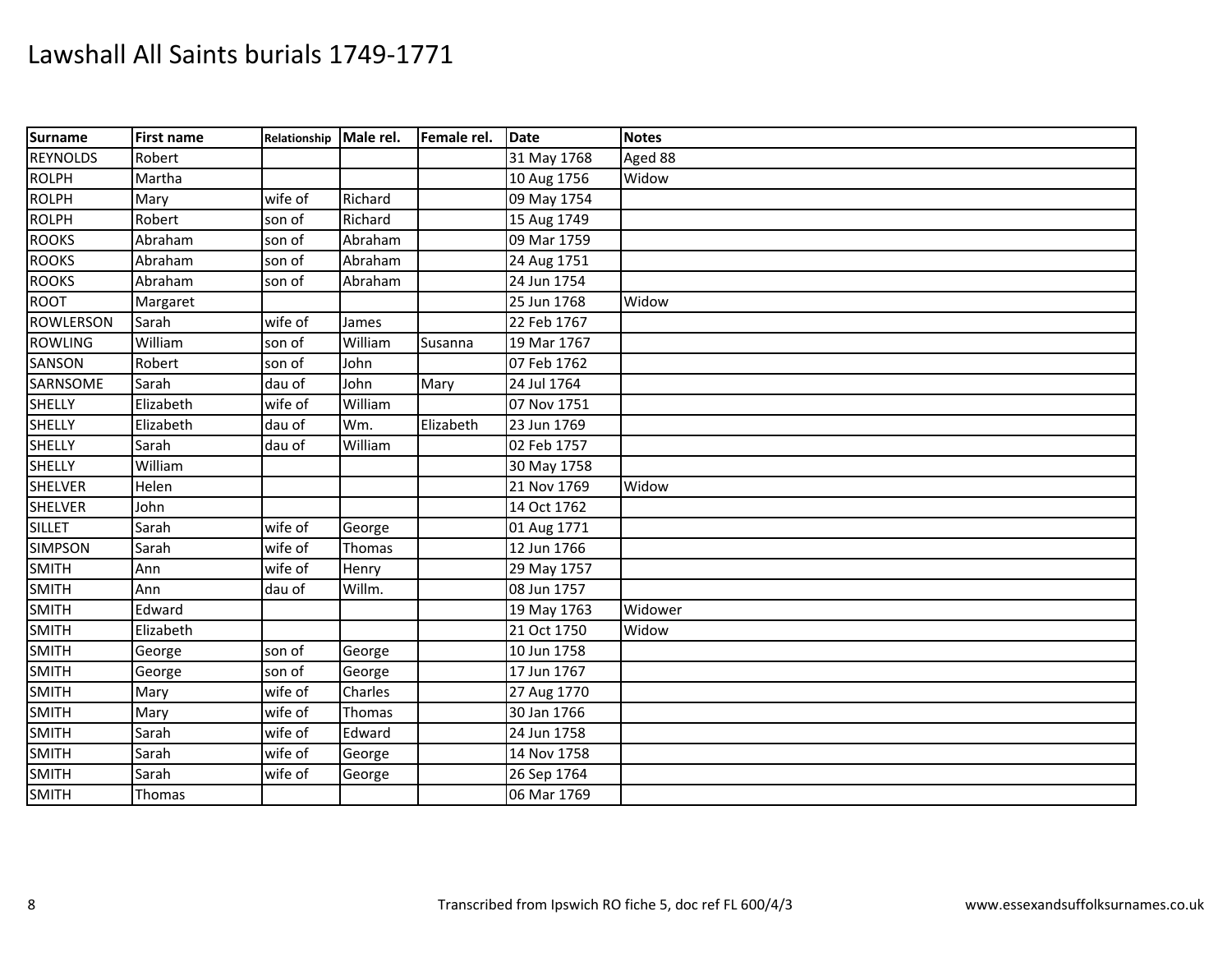| Surname         | <b>First name</b> | Relationship Male rel. |          | Female rel. | <b>Date</b> | <b>Notes</b>            |
|-----------------|-------------------|------------------------|----------|-------------|-------------|-------------------------|
| <b>SMITH</b>    | Thomas            |                        |          |             | 23 Jun 1749 |                         |
| <b>SMITH</b>    | William           |                        |          |             | 13 Mar 1761 |                         |
| <b>SPARKE</b>   | James             | son of                 | James    | Elizabeth   | 16 Aug 1770 |                         |
| SPARROW         | Nathaniel         | son of                 | Samuel   | Susanna     | 29 Dec 1765 |                         |
| SPARROW         | Sarah             | dau of                 | Samuel   | Susanna     | 23 Dec 1763 |                         |
| <b>STERNE</b>   | George            |                        |          |             | 04 Nov 1769 | George Sterne the elder |
| <b>STERNE</b>   | Susan             | wife of                | George   |             | 03 May 1770 |                         |
| <b>STEWARD</b>  | Daniel            | son of                 | John     | Elizabeth   | 20 Jan 1769 |                         |
| <b>STEWARD</b>  | David             |                        |          |             | 10 Oct 1762 |                         |
| <b>STEWARD</b>  | Edward            | son of                 | John     | Elizabeth   | 09 Sep 1766 |                         |
| <b>STEWARD</b>  | Elizabeth         | dau of                 | John     |             | 30 May 1754 |                         |
| <b>STEWARD</b>  | Elizabeth         |                        |          |             | 20 Feb 1763 | Widow                   |
| <b>STEWARD</b>  | Robert            | son of                 | John     | Elizabeth   | 20 Oct 1769 |                         |
| <b>STEWARD</b>  | Sarah             | dau of                 | David    |             | 08 Sep 1751 |                         |
| <b>STEWARD</b>  | Susan             |                        |          |             | 27 Jan 1760 | Widow                   |
| <b>SUTTON</b>   | George            | son of                 | John     |             | 05 Apr 1750 |                         |
| <b>SUTTON</b>   | Mary              | dau of                 |          | Ann         | 10 Oct 1762 |                         |
| <b>SYMONDS</b>  | Ann               | dau of                 | Thomas   | Susanna     | 19 Oct 1770 |                         |
| <b>SYMONDS</b>  | Mark              | son of                 | Thomas   | Susan       | 23 Jun 1769 |                         |
| <b>TALBOT</b>   | Thomas            | son of                 | Sarjeant | Elizabeth   | 23 Apr 1770 |                         |
| <b>TAYLOR</b>   | Samuel            |                        |          |             | 16 Jan 1767 | Widower                 |
| <b>TAYLOR</b>   | Tabitha           | wife of                | Samuel   |             | 23 May 1758 |                         |
| <b>THEABOLD</b> | John              | son of                 | Robert   |             | 24 Jan 1756 |                         |
| <b>THEABOLD</b> | Robert            |                        |          |             | 12 Mar 1762 |                         |
| <b>THEOBALD</b> | Elizabeth         |                        |          |             | 31 Dec 1762 | Widow                   |
| <b>TODD</b>     | Sarah             | dau of                 | Daniel   | Sarah       | 28 Apr 1770 |                         |
| <b>TOOLEY</b>   | William           | son of                 | William  |             | 10 Oct 1753 |                         |
| <b>TURNER</b>   | Elizabeth         | dau of                 | Jonathan |             | 23 May 1762 |                         |
| <b>TURNER</b>   | Jonathan          | son of                 | Jonathan | Elizth.     | 24 May 1768 |                         |
| <b>TURNER</b>   | Jonathan          |                        |          |             | 08 Apr 1754 |                         |
| <b>TURNER</b>   | Mary              | wife of                | Jonathan |             | 06 Mar 1765 |                         |
| <b>TURNER</b>   | Mary              | dau of                 | Jonathan |             | 08 Jun 1762 |                         |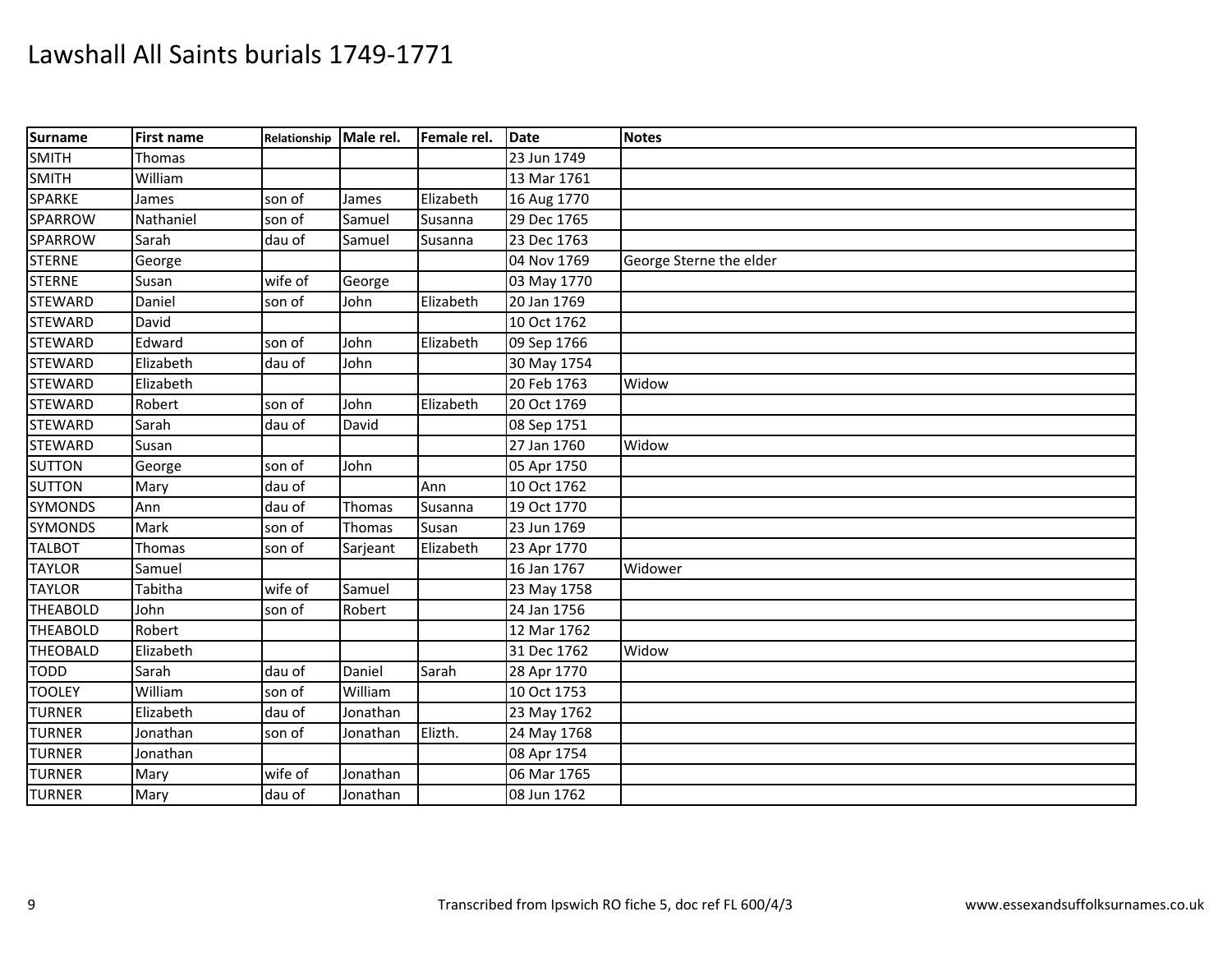| <b>Surname</b> | <b>First name</b> | Relationship | Male rel. | Female rel. | <b>Date</b>    | <b>Notes</b>                         |
|----------------|-------------------|--------------|-----------|-------------|----------------|--------------------------------------|
| <b>TURNER</b>  | Rebecca           | dau of       | Jonathan  |             | 11 Jul 1760    |                                      |
| <b>TURNER</b>  | Rebecca           | wife of      | Jonathan  |             | 16 Feb 1752    |                                      |
| <b>TURNER</b>  | Sarah             | dau of       | Ruben     |             | 24 May 1757    |                                      |
| <b>TYLER</b>   | Alice             | wife of      | John      |             | 26 Aug 1751    |                                      |
| <b>UNGLES</b>  | Diana             | dau of       | John      |             | 22 Jun 1753    |                                      |
| <b>UNGLES</b>  | Elizabeth         | dau of       | John      |             | 18 Oct 1765    |                                      |
| <b>UNGLES</b>  | Henry             | son of       | John      |             | 14 Jul 1755    |                                      |
| <b>UNGLES</b>  | Isaac             | son of       | John      | Sarah       | 08 Aug 1769    |                                      |
| <b>UNGLES</b>  | Mary              | wife of      | Robert    |             | 03 Sep 1758    |                                      |
| <b>UNGLES</b>  | William           | son of       | John      | Sarah       | 11 Nov 1766    |                                      |
| <b>VINCENT</b> |                   |              |           |             | 14 Jan 1749/50 | The Widow Vincent                    |
| <b>VINCENT</b> | Elizabeth         | dau of       | James     |             | 01 Feb 1754    |                                      |
| <b>VINCENT</b> | Frances           | dau of       | James     |             | 15 Jun 1753    |                                      |
| <b>VINCENT</b> | George            | son of       | James     | Sarah       | 15 Jul 1770    |                                      |
| <b>VINCENT</b> | George            | son of       | James     |             | 28 Mar 1762    |                                      |
| <b>VINCENT</b> | Henry             | son of       | James     |             | 05 Apr 1762    |                                      |
| <b>VINCENT</b> | Henry             |              |           |             | 19 Dec 1759    |                                      |
| <b>VINCENT</b> | Mary              | dau of       | Henry     |             | 15 May 1759    |                                      |
| <b>VINCENT</b> | Richard           | son of       | Henry     |             | 25 Jan 1754    |                                      |
| <b>WALES</b>   | Martha            |              |           |             | 16 Apr 1769    | Widow                                |
| <b>WANSEY</b>  | Hannah            |              |           |             | 11 Jan 1768    | Widow                                |
| <b>WENT</b>    | <b>Benedictus</b> |              |           |             | 24 Jan 1756    |                                      |
| <b>WHALES</b>  | Francis           |              |           |             | 30 Nov 1750    |                                      |
| <b>WHITING</b> | Daniel            |              |           |             | 21 Oct 1770    |                                      |
| <b>WHITING</b> | Rebecca           | dau of       | Daniel    |             | 22 Sep 1749    |                                      |
| <b>WIFFIN</b>  | Deborah           | dau of       | Philip    |             | 01 Mar 1752    | Deborah & Rebecca, twin daughters of |
| <b>WIFFIN</b>  | Elizabeth         | dau of       | Robert    | Elizabeth   | 02 Dec 1770    |                                      |
| <b>WIFFIN</b>  | John              | son of       | Robert    |             | 13 Nov 1762    |                                      |
| <b>WIFFIN</b>  | John              | son of       | Robert    |             | 21 Nov 1753    |                                      |
| <b>WIFFIN</b>  | Mary              |              |           |             | 31 Aug 1758    | Widow                                |
| <b>WIFFIN</b>  | Philip            | son of       | Robert    |             | 27 Mar 1758    |                                      |
| <b>WIFFIN</b>  | Rebecca           | dau of       | Philip    |             | 01 Mar 1752    | Deborah & Rebecca, twin daughters of |